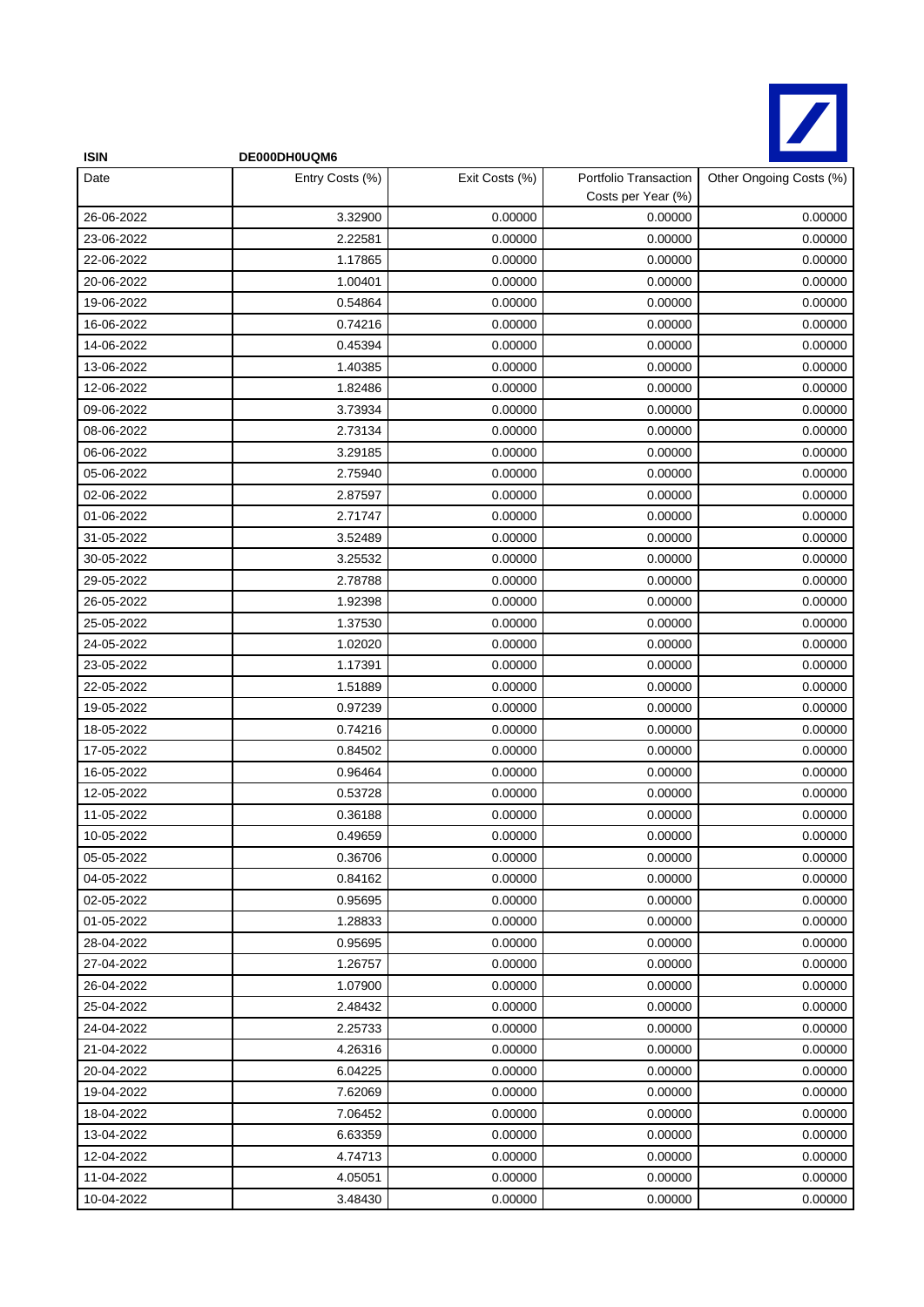| 06-04-2022 | 3.67290 | 0.00000 | 0.00000 | 0.00000 |
|------------|---------|---------|---------|---------|
| 04-04-2022 | 2.98406 | 0.00000 | 0.00000 | 0.00000 |
| 03-04-2022 | 2.32226 | 0.00000 | 0.00000 | 0.00000 |
| 31-03-2022 | 2.06748 | 0.00000 | 0.00000 | 0.00000 |
| 30-03-2022 | 1.46914 | 0.00000 | 0.00000 | 0.00000 |
| 29-03-2022 | 1.69542 | 0.00000 | 0.00000 | 0.00000 |
| 28-03-2022 | 3.25532 | 0.00000 | 0.00000 | 0.00000 |
| 27-03-2022 | 4.74713 | 0.00000 | 0.00000 | 0.00000 |
| 25-03-2022 | 3.78469 | 0.00000 | 0.00000 | 0.00000 |
| 24-03-2022 | 4.78035 | 0.00000 | 0.00000 | 0.00000 |
| 23-03-2022 | 4.05051 | 0.00000 | 0.00000 | 0.00000 |
| 22-03-2022 | 3.18410 | 0.00000 | 0.00000 | 0.00000 |
| 21-03-2022 | 2.28947 | 0.00000 | 0.00000 | 0.00000 |
| 18-03-2022 | 2.05810 | 0.00000 | 0.00000 | 0.00000 |
| 17-03-2022 | 2.67647 | 0.00000 | 0.00000 | 0.00000 |
| 16-03-2022 | 1.10084 | 0.00000 | 0.00000 | 0.00000 |
| 15-03-2022 | 0.82482 | 0.00000 | 0.00000 | 0.00000 |
| 14-03-2022 | 0.95695 | 0.00000 | 0.00000 | 0.00000 |
| 11-03-2022 | 1.14430 | 0.00000 | 0.00000 | 0.00000 |
| 10-03-2022 | 1.68817 | 0.00000 | 0.00000 | 0.00000 |
| 09-03-2022 | 1.47525 | 0.00000 | 0.00000 | 0.00000 |
| 07-03-2022 | 1.10526 | 0.00000 | 0.00000 | 0.00000 |
| 04-03-2022 | 1.72480 | 0.00000 | 0.00000 | 0.00000 |
| 03-03-2022 | 2.32226 | 0.00000 | 0.00000 | 0.00000 |
| 02-03-2022 | 1.20264 | 0.00000 | 0.00000 | 0.00000 |
| 01-03-2022 | 1.96736 | 0.00000 | 0.00000 | 0.00000 |
| 28-02-2022 | 1.59740 | 0.00000 | 0.00000 | 0.00000 |
| 25-02-2022 | 2.13480 | 0.00000 | 0.00000 | 0.00000 |
| 24-02-2022 | 1.67380 | 0.00000 | 0.00000 | 0.00000 |
| 23-02-2022 | 2.12500 | 0.00000 | 0.00000 | 0.00000 |
| 21-02-2022 | 1.81690 | 0.00000 | 0.00000 | 0.00000 |
| 17-02-2022 | 1.57732 | 0.00000 | 0.00000 | 0.00000 |
| 15-02-2022 | 1.40385 | 0.00000 | 0.00000 | 0.00000 |
| 14-02-2022 | 0.90580 | 0.00000 | 0.00000 | 0.00000 |
| 08-02-2022 | 1.06612 | 0.00000 | 0.00000 | 0.00000 |
| 07-02-2022 | 0.92577 | 0.00000 | 0.00000 | 0.00000 |
| 04-02-2022 | 1.15276 | 0.00000 | 0.00000 | 0.00000 |
| 03-02-2022 | 2.69004 | 0.00000 | 0.00000 | 0.00000 |
| 02-02-2022 | 2.87597 | 0.00000 | 0.00000 | 0.00000 |
| 01-02-2022 | 2.30033 | 0.00000 | 0.00000 | 0.00000 |
| 31-01-2022 | 2.57143 | 0.00000 | 0.00000 | 0.00000 |
| 27-01-2022 | 2.11526 | 0.00000 | 0.00000 | 0.00000 |
| 26-01-2022 | 1.65252 | 0.00000 | 0.00000 | 0.00000 |
| 25-01-2022 | 1.23214 | 0.00000 | 0.00000 | 0.00000 |
| 21-01-2022 | 1.81690 | 0.00000 | 0.00000 | 0.00000 |
| 20-01-2022 | 2.41297 | 0.00000 | 0.00000 | 0.00000 |
| 19-01-2022 | 2.11526 | 0.00000 | 0.00000 | 0.00000 |
| 14-01-2022 | 2.20513 | 0.00000 | 0.00000 | 0.00000 |
| 13-01-2022 | 2.07692 | 0.00000 | 0.00000 | 0.00000 |
| 12-01-2022 | 2.27869 | 0.00000 | 0.00000 | 0.00000 |
| 11-01-2022 | 2.08642 | 0.00000 | 0.00000 | 0.00000 |
| 10-01-2022 | 1.84900 | 0.00000 | 0.00000 | 0.00000 |
| 07-01-2022 | 1.54453 | 0.00000 | 0.00000 | 0.00000 |